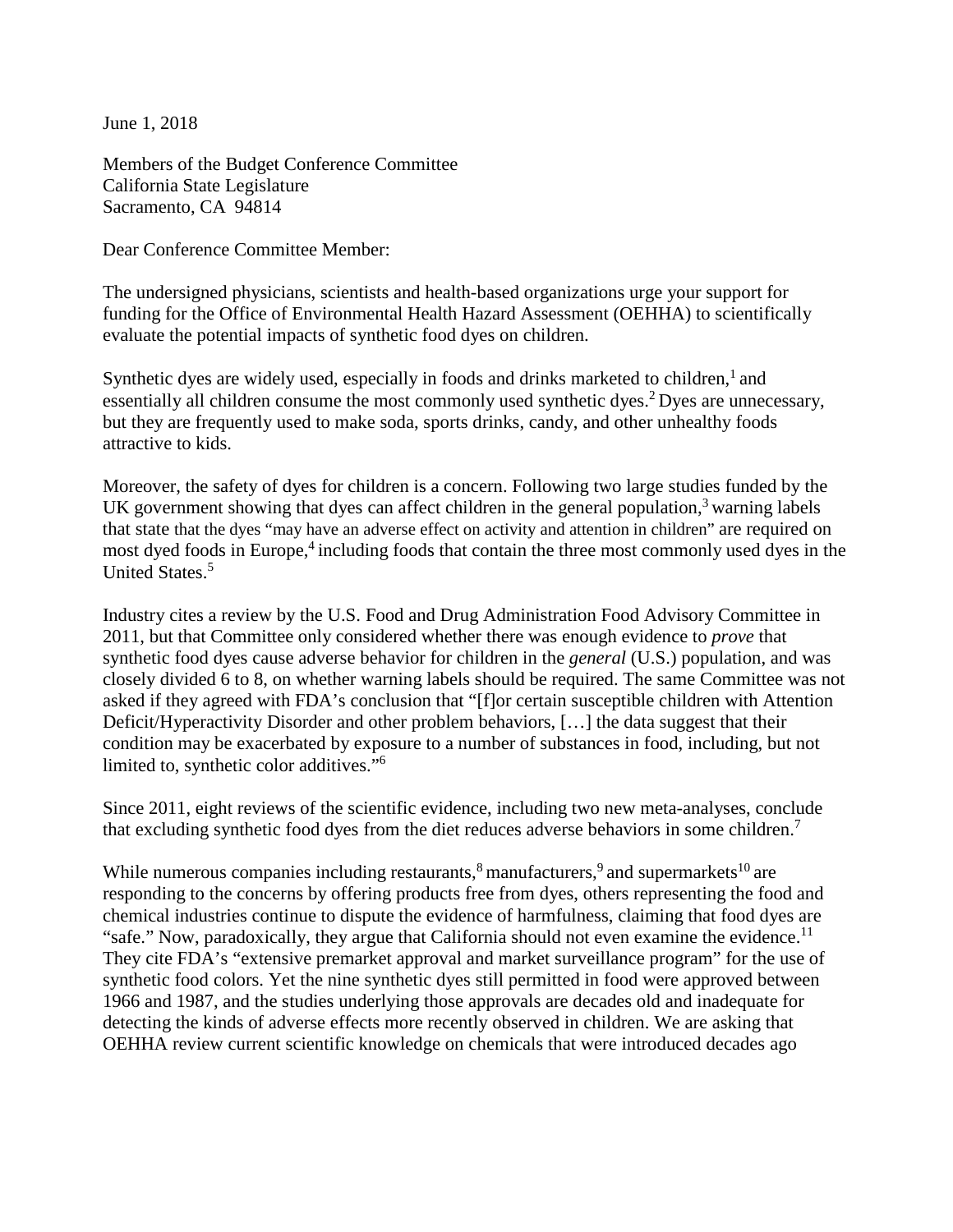OEHHA is the right agency to conduct an evaluation of the safety of dyes. The mission of OEHHA is to "protect and enhance public health and the environment by scientific evaluation of risks posed by hazardous substances." OEHHA is widely regarded as a leading scientific organization for evaluating risks to human health and its work is used by scientists and governments worldwide.

We strongly urge California to fund this important review of the research on behalf of California's children.

Please contact Lisa Lefferts, Senior Scientist at Center for Science in the Public Interest, at llefferts@earthlink.net/202-777-8317 if you would like any additional information.

Sincerely, Organizations

Berkeley Media Studies Group, Berkeley, CA Center for Environmental Health, Oakland, CA

Center for Food Safety (offices in Sacrametno, CA, Washington, DC, Portland, OR) Center for

Science in the Public Interest

Children's Advocacy Institute, Sacramento, CA

Consumer Federation of California Foundation, Sacramento, CA Consumer Federation of America

Consumers Union (offices in San Francisco, CA, Yonkers, NY, Washington, DC, Austin, TX)

<span id="page-1-0"></span>Environmental Defense Fund (offices in San Francisco, CA, Sacramento, CA, Washington, DC, New York, NY, Austin, TX, Bentonville, AR, Boston, MA, Boulder, CO, Raleigh, NC, Beijing, China, London, UK)

<span id="page-1-1"></span>Environmental Working Group (offices in San Francisco, CA, Sacramento, CA, Washington, DC, Ames, IA)

<span id="page-1-2"></span>Feingold Association of the United States Healthy Babies Bright Futures

<span id="page-1-3"></span>Healthy School Food Maryland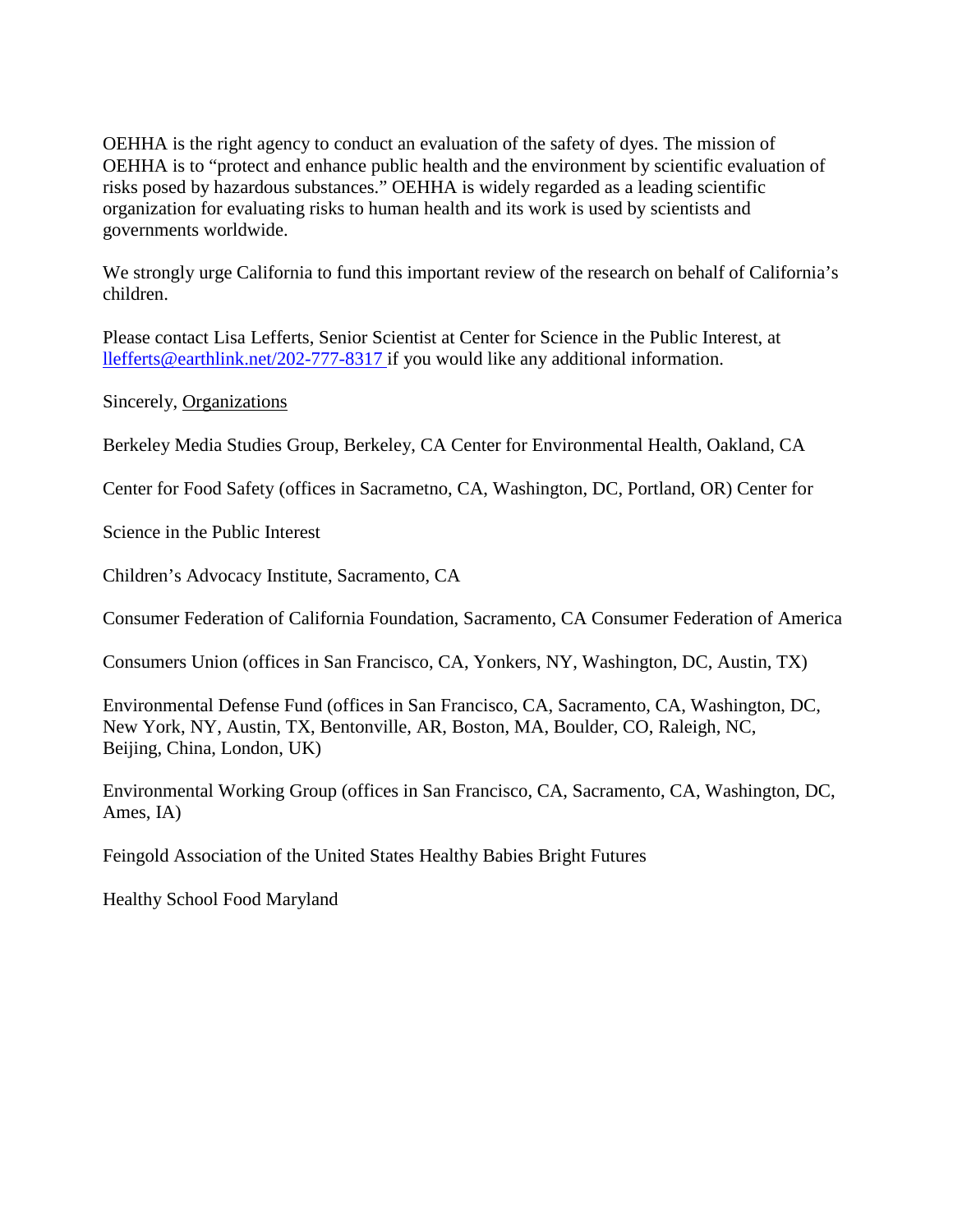<span id="page-2-0"></span>Natural Resources Defense Council (offices in San Francisco, CA, Santa Monica, CA, New York, NY, Washington, DC, Chicago, IL, Bozeman, MT, Beijing, China)

<span id="page-2-1"></span>Orange County Food Access Coalition, Santa Ana, CA Public Health Institute, Oakland, CA

<span id="page-2-2"></span>Prevention Institute, Oakland, CA Real Food for Kids

Real Food for Kids - Montgomery

Science and Environmental Health Network

Individual Physicians, Scientists, Researchers (Affiliations for Identification Purposes Only)

L. Eugene Arnold, MD, MEd\* Professor Emeritus of Psychiatry Nisonger Center Clinical Trials Program The Ohio State University

<span id="page-2-3"></span>Ameena Batada, DrPH\* Associate Professor University of North Carolina at Asheville

<span id="page-2-5"></span><span id="page-2-4"></span>Shula Edelkind Research Specialist (retired) Feingold Association of the United States

<span id="page-2-6"></span>Stephen V. Faraone, PhD\* Distinguished Professor of Psychiatry and of Neuroscience & Physiology, SUNY Upstate Medical University

Jonathan E. Fielding MD, MPH, MBA Distinguished Professor of Health Policy and Management, and Pediatrics University of California Los Angeles

Alan Greene, MD, FAAP Menlo Park, California Author, *Feeding Baby Green*

Robert L. Hendren, DO Professor of Psychiatry UCSF Department of Psychiatry & Langley Porter Psychiatric Institute UCSF Weill Institute for Neurosciences University of California San Francisco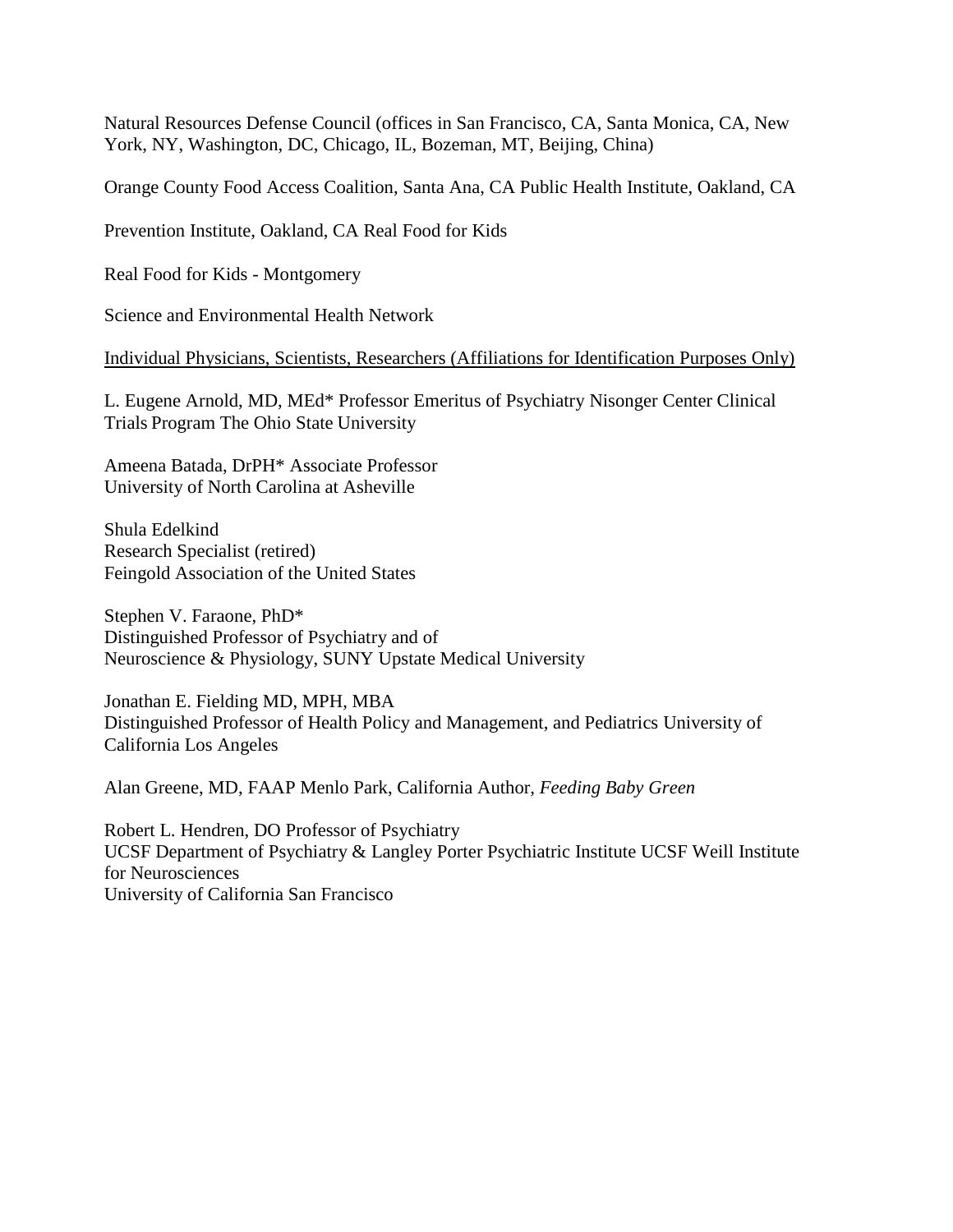Kristopher Kaliebe, MD Associate Professor University of South Florida Medical School

Bonnie J. Kaplan, PhD Professor Emerita, Cumming School of Medicine University of Calgary

Michael F. Jacobson, PhD\* Co-founder and Senior Scientist Center for Science in the Public Interest

Lisa Y. Lefferts, MSPH Senior Scientist Center for Science in the Public Interest

Maricel Maffini, PhD Independent Consultant

Sanford C. Newmark, MD Clinical Professor. Director of Clinical Programs Osher Center for Integrative Medicine University of California San Francisco

Shilpa Ravella, MD Assistant Professor of Medicine Columbia University Medical Center

David Schab, MD\* Assistant Clinical Professor of Psychiatry Columbia University

Tara Scott, MD Family physician, Santa Rosa Community Health Program Director, Sutter Santa Rosa Family Medicine Residency

Laura Stevens, MS\* Research Associate Nutrition Science Department Purdue University

Jim Stevenson, PhD\* Professor Emeritus School of Psychology University of Southampton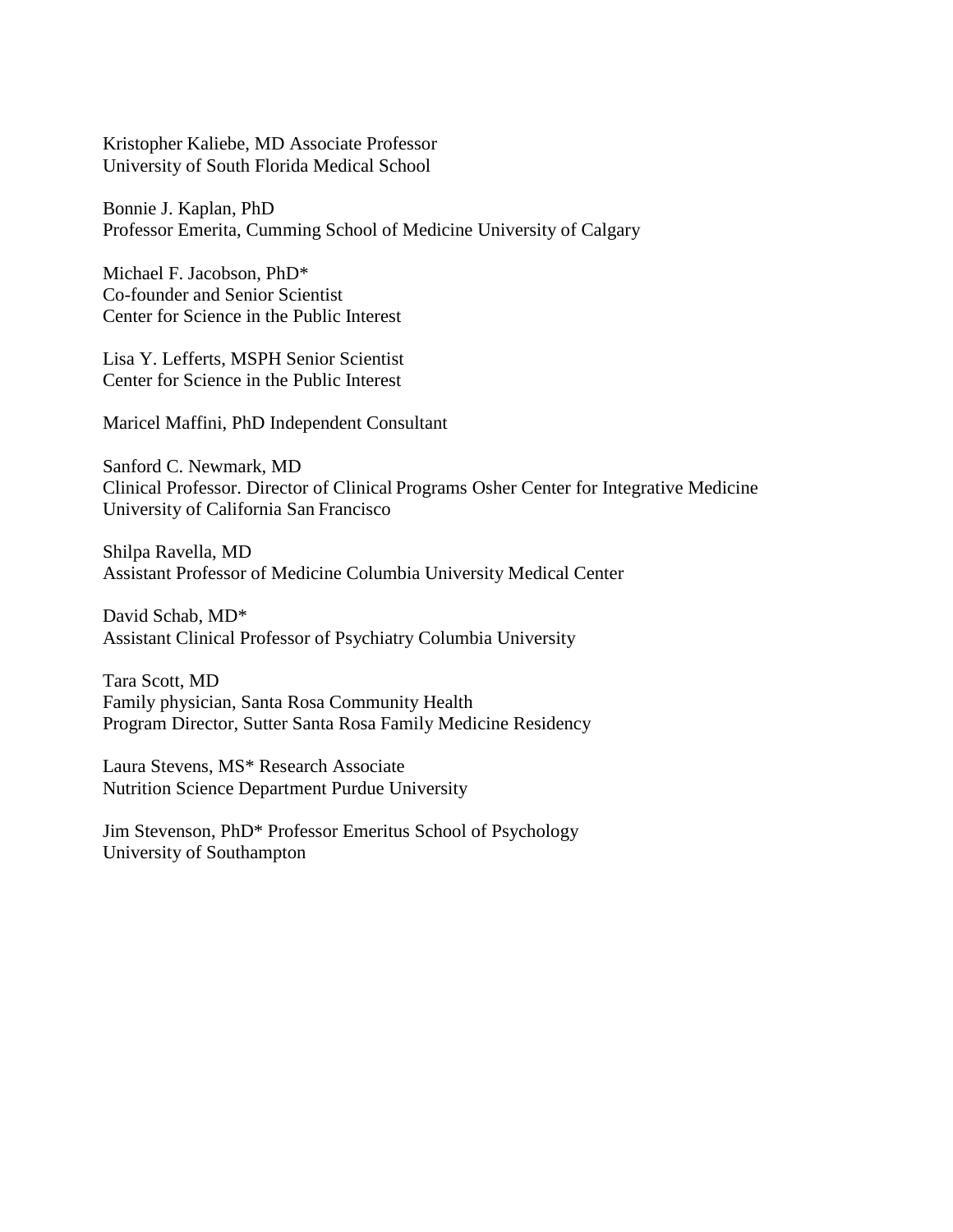## David Wallinga, MD, MPA Senior Health Officer, NRDC

cc: The Honorable Bob Wieckowski

\* Authors of key, published research studies on, or scientific reviews of, synthetic food dyes, including:

**Arnold** LE et al. Attention-deficit/hyperactivity disorder: dietary and nutritional treatments. *Child Adolesc Psychiatr Clin N Am*. 2013; 22(3): 381–402.

**Arnold** LE et al. Artificial food colors and attention-deficit/hyperactivity symptoms: conclusions to dye for. *Neurotherapeutics* 2012 Jul;9(3):599-609.

**Batada A, Jacobson** MF. Prevalence of artificial food colors in grocery store products marketed to children. *Clin Pediatr*.2016; 55(12):1113-9.

**Faraone** SV, Antshel KM. Towards an evidence-based taxonomy of nonpharmacologic treatments for ADHD. *Child Adolesc Psychiatr Clin N Am*. 2014; 23(4):965–972.

Kobylewski S, **Jacobson** MF. Toxicology of food dyes. *Int J Occup Environ Health* 2012 Jul-Sep; 18(3): 220-46. **Schab** DW, Trinh NH. Do artificial food colorings promote hyperactivity in children with hyperactive syndromes? A meta-analysis of double-blind placebo-controlled trials. *J Dev Behav Pediatr*. 2004; 25(6):423-34.

**Stevens** LJ et al [including **Arnold** LE]. Dietary sensitivities and ADHD symptoms: thirty-five years of research. *Clin Pediatr (Phila).* 2011; 50(4):279-93.

**Stevens** L *et al.* Amounts of artificial food dyes and added sugars in foods and sweets commonly consumed by children. *Clin Pediatr (Phila).* 2015; 54(4):309-21.

**Stevens** L et al. Amounts of artificial food colors in commonly consumed beverages and potential behavioral implications for consumption in children: revisited*. Clin Pediatr (Phila).* 2015; 54(12):1228-30. **Stevenson J** et al. Research review: The role of diet in the treatment of attention-deficit/hyperactivity disorder—an appraisal of the evidence on efficacy and recommendations on the design of future studies. *J Child Psychol Psychiatry.* 2014; 55(5):416-27.

McCann D et al.[including **Stevenson** J]. Food additives and hyperactive behaviour in 3-year-old and 8/9- year-old children in the community: a randomised, double-blinded, placebo-controlled trial. *Lancet* 2007 Nov 3; 370(9598):1560-7.

Bateman B et al.[including **Stevenson** J] The effects of a double blind, placebo controlled, artificial food colourings and benzoate preservative challenge on hyperactivity in a general population sample of preschool children. *Arch Dis Child*. 2004; 89(6):506-11.

## **Notes**

[http://eurlex.europa.eu/LexUriServ/LexUriServ.do?uri=OJ:L:2008:354:0016:0033:en:PDF](http://eurlex.europa.eu/LexUriServ/LexUriServ.do?uri=OJ%3AL%3A2008%3A354%3A0016%3A0033%3Aen%3APDF)

<sup>&</sup>lt;sup>1</sup> Batada A, Jacobson MF. Prevalence of artificial food colors in grocery store products marketed to children. *Clin Pediatr*.55(12):1113-9, 2016. https:/[/www.ncbi.nlm.nih.gov/pubmed/?term=27270961.](http://www.ncbi.nlm.nih.gov/pubmed/?term=27270961) <sup>2</sup> Doell DL, Folmer DE, Lee HS et al. Exposure estimate for FD&C colour additives for the US population. *Food Additi Contam: Part A*, 33:5, 782-797, 2016, DOI: [10.1080/19440049.2016.1179536](https://doi.org/10.1080/19440049.2016.1179536)

<sup>3</sup> Bateman B, Warner JO, Hutchinson E, et al. The effects of a double blind, placebo controlled, artificial food colourings and benzoate preservative challenge on hyperactivity in a general population sample of preschool children. *Arch Dis Child*. 2004;89(6):506-11; and McCann D, Barrett A, Cooper A, et al. Food additives and hyperactive behaviour in 3-year-old and 8/9year-old children in the community: a randomised, double-blinded, placebo-controlled trial. *Lancet* 2007 Nov 3;370(9598):15607.

<sup>4</sup> European Union. Regulation (EC) No 1333/2008 of the European Parliament and of the Council of 16 December 2008 on food additives. Available online.